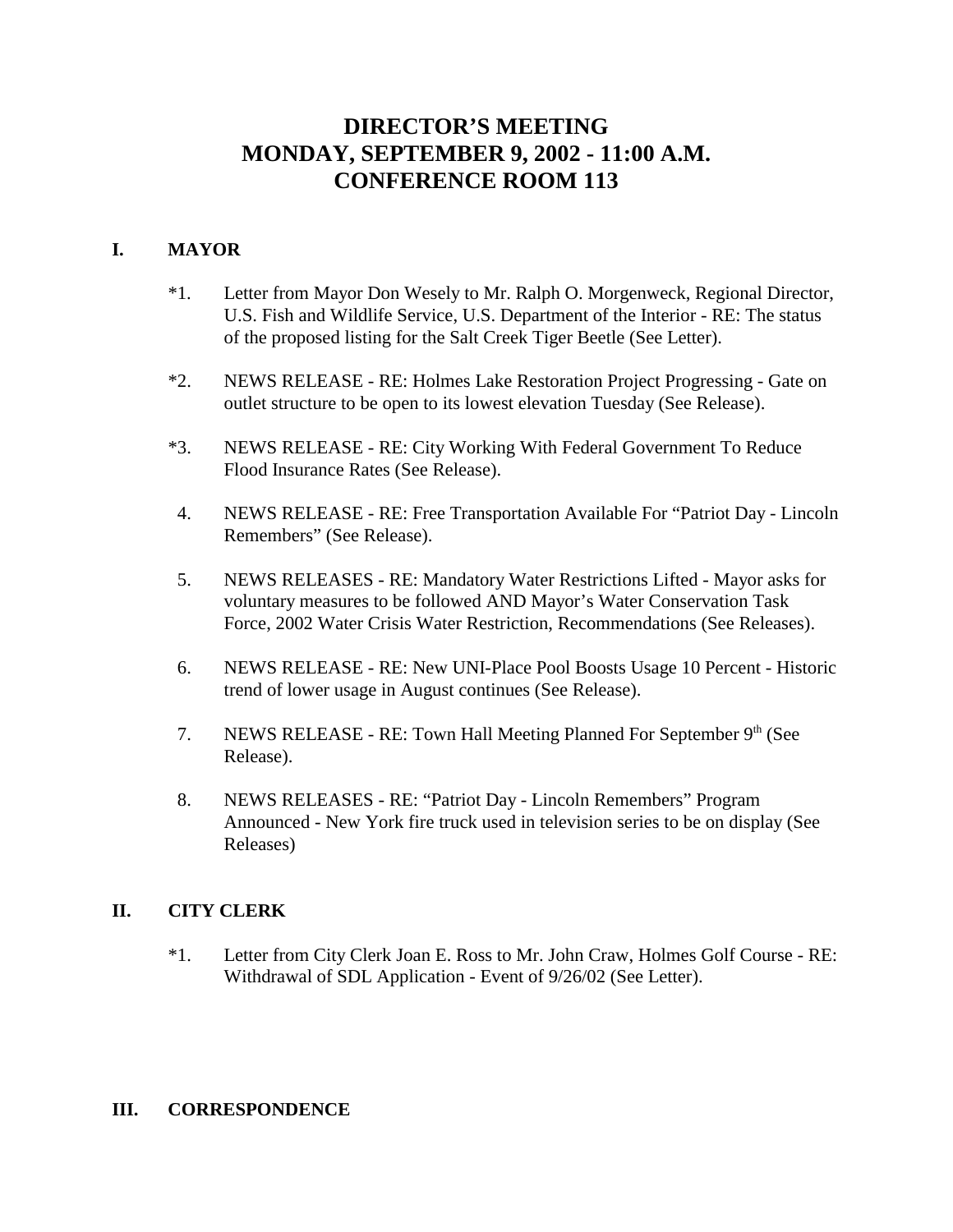### **A. COUNCIL REQUESTS**

#### **TERRY WERNER**

- 1. OUTSTANDING Request to **Lynn Johnson, Parks & Recreation Director** RE: Bike Path (RFI#60 - 5/22/02)
- 2. Request to Larry Worth, StarTran RE: Complaint regarding HandiVan (RFI#69 9/04/02)

#### **COLEEN SENG**

- 1. OUTSTANDING Request to Public Works & Utilities Department, Allan Abbott/Roger Figard/Wayne Teten - **Parks & Recreation Department** - RE: Trail connections to the new Northeast Community Park (RFI#906 - 7/16/02). - **1.) SEE RESPONSE FROM KAREN SIECKMEYER, PUBLIC WORKS & UTILITIES DEPARTMENT RECEIVED ON RFI#906-7/17/02 - THIS REQUEST WAS FORWARDED TO LYNN JOHNSON, PARKS & REC. DIRECTOR ON RFI#906 -7/18/02**
- 2. OUTSTANDING Request to **Public Works & Utilities Department** RE: Bittersweet Antiques at 2215 N. Cotner Blvd. (RFI#908 - 8/21/02)
- 3. Request to Building & Safety Department RE: The condition of 7731 Vine (RFI#909 - 8/26/02). — **1.) SEE RESPONSE FROM JIM WILSON, BUILDING & SAFETY DEPARTMENT RECEIVED ON RFI#909 - 9/04/02**

# **JONATHAN COOK**

- 1. OUTSTANDING Request to **Dana Roper, City Law Department** RE: Sidewalk out to curb (RFI#75 - 7/8/02)
- 2. OUTSTANDING Request to **Public Works & Utilities Department** RE: Intersection of  $33<sup>rd</sup>$  & "O" Streets (RFI#78 - 8/19/02)
- 3. OUTSTANDING Request to Public Works & Utilities Department RE: No Parking Zone on "D" Street at 40th (RFI#79 - 8/19/02). — **1.) SEE RESPONSE FROM SCOTT OPFER, PUBLIC WORKS & UTILITIES DEPARTMENT RECEIVED ON RFI#79 - 9/04/02**

#### **JON CAMP**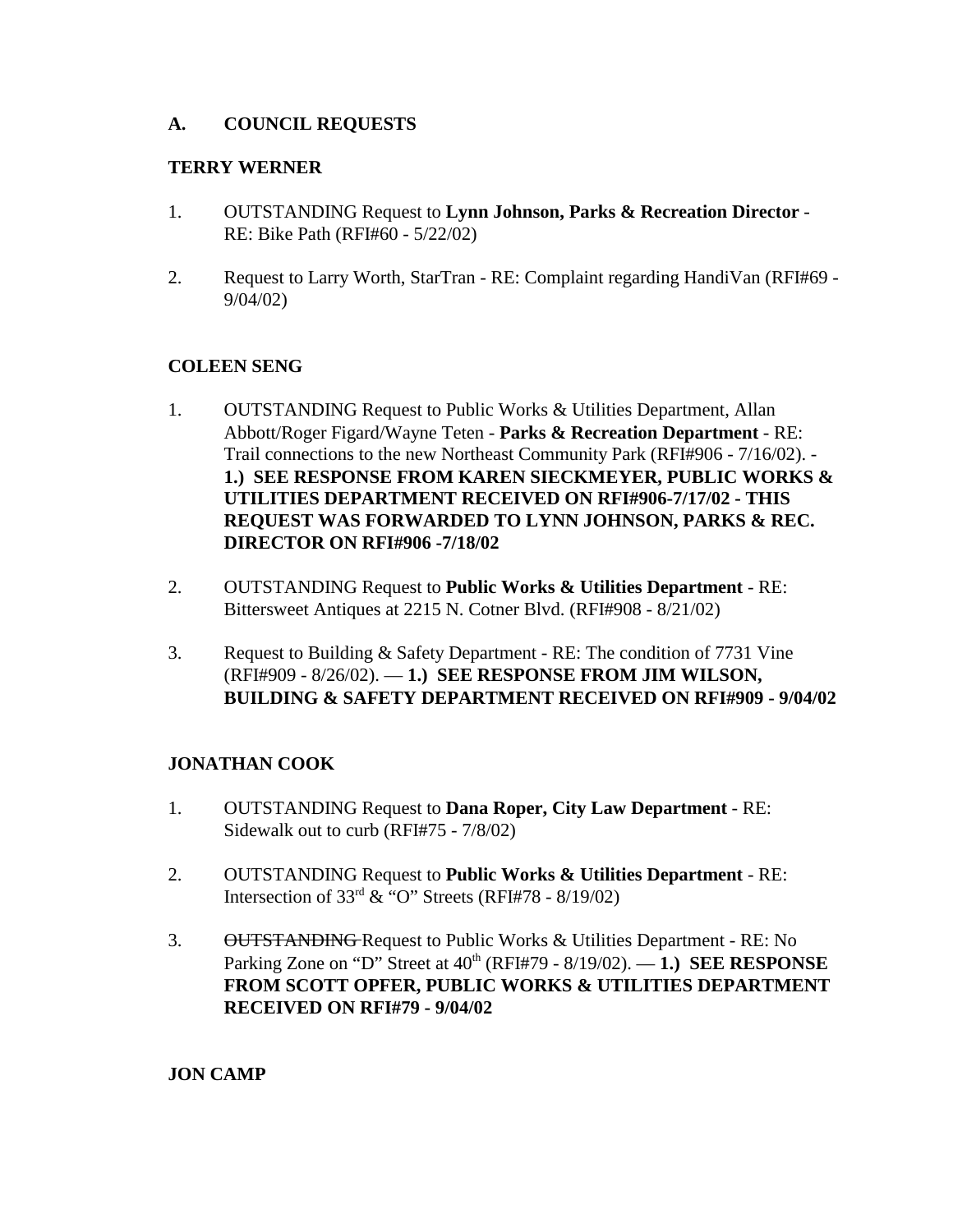1. OUTSTANDING Request to **Fire Chief Spadt** - RE: Ambulance Enterprise Fund (RFI#77 - 8/08/02)

#### **GLENN FRIENDT**

\*1. Local Commentary from Glenn Friendt - RE: The 2002-2003 Lincoln City Budget (See Material).

### **KEN SVOBODA**

- 1. Request to Diane Gonzolas, Citizen Information Center RE: Patriot day expenses (RFI#11 - 8/28/02)
- 2. Request to Don Herz, Finance Director RE: Miscellaneous budget expenditures (RFI#12 - 9/03/02)

#### **B. DIRECTORS AND DEPARTMENT HEADS**

#### **FINANCE/CITY TREASURER**

1. Material from Joan Ross, City Clerk & Melinda Jones, City Treasurer - RE: Monthly City Cash Report & City of Lincoln-Pledged Collateral Statement - July 31, 2002 (See Material).

#### **HEALTH DEPARTMENT**

- \*1. NEWS RELEASE RE: Standing Water Scavenger Hunt (Council received their copies of this Release on 8/26/02) (See Release).
- 2. NEWS RELEASE RE: West Nile Virus Update (See Release).
- 3. NEWS RELEASE RE: Death Of Lincoln Man Linked To West Nile Virus (See Release).
- 4. NEWS RELEASE RE: Standing Water Scavenger Hunt (See Release).
- 5. NEWS RELEASE RE: Health Department Encourages Safe Insect Repellent Use (See Release).
- 6. NEWS RELEASE RE: NEWS Conference on West Nile Virus (See Release).

# **LIBRARY**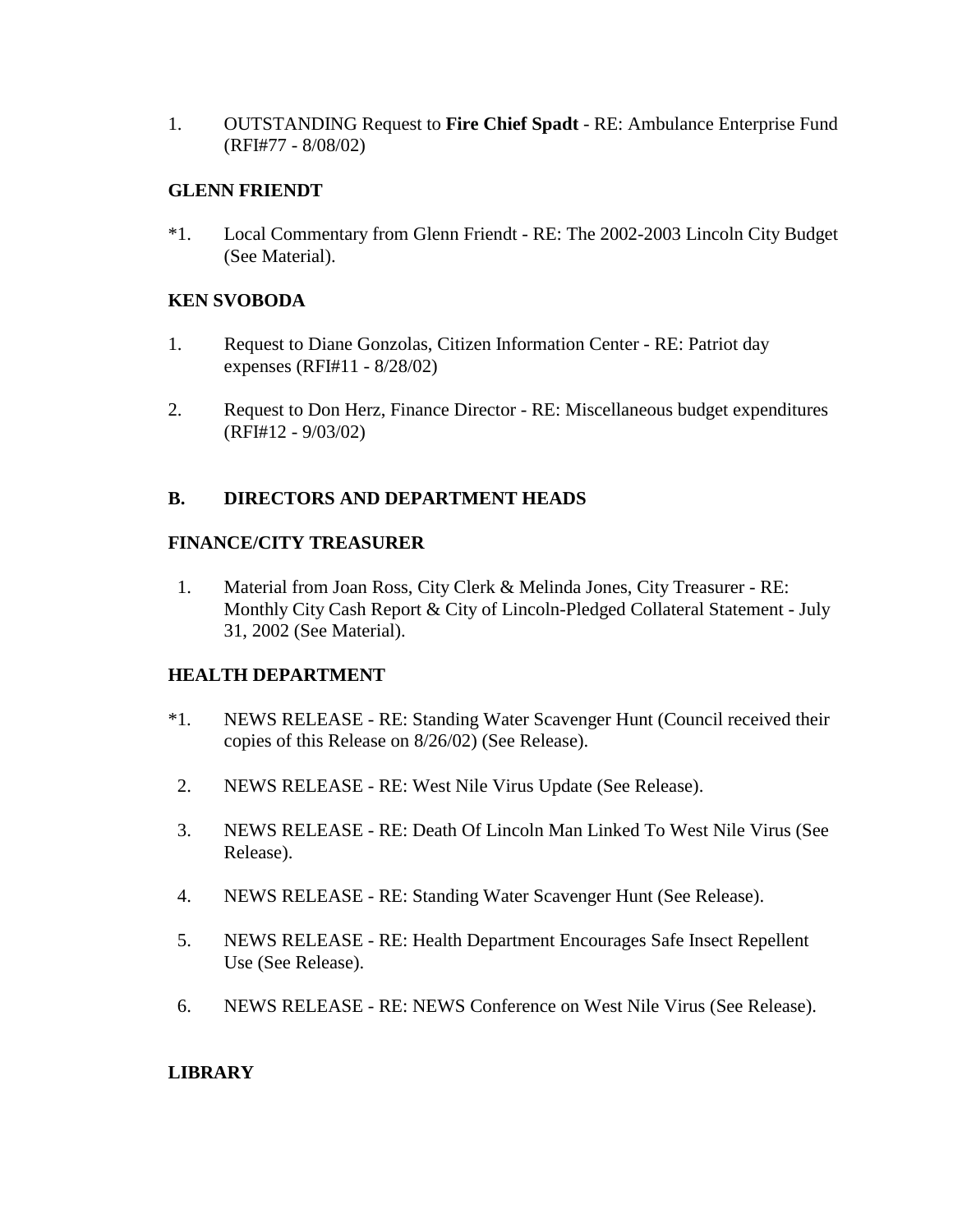\*1. Lincoln City Libraries - Director's Report - RE: Lincoln City Libraries - July 2002 Statistics - Fund Balances - Monthly Categorical Report - July 31, 2002 (See Material).

# **PLANNING**

 1. Annexation by Ordinance - Effective Date: September 3, 2002 - Ordinance No. 18056 - 119.16 Acres.

# **PUBLIC WORKS & UTILITIES DEPARTMENT**

- \*1. Pictures RE: Flooding does happen. Be Flood Alert! (See Pictures).
- 2. Memo from Scott Opfer RE: Traffic Signal Installations (See Memo).
- 3. Material from Allan Abbott RE: September 23, 2002 Pre-Council; Solid Waste Fees and Occupation Tax (See Material).

# **C. MISCELLANEOUS**

- \*1. Letter from Paul A. Smith, President, East Campus Community Organization RE: East Campus Historic Landmark District (See Letter).
- \*2. Material from Fair Share Alliance RE: Their Positions on Infrastructure Financing (See Material).
- \*3. Letter from Darren Burke, Australia RE: Is doing a project on United States and if all possible could you please send me any stickers, pins or posters from Lincoln (See Letter).
- \*4. E-Mail from Mr. & Mrs. Al Micek RE: The proposal for Impact Fees for developers - they hope you will support it (See E-Mail).
- \*5. Letter from Frank C. Elias to Letter to the Editor, Lincoln Journal Star RE: Opposed to the Impact Fees (See Letter).
- \*6. Letter from Bill F. Austin, Law Offices Erickson & Sederstrom, P.C. to Roger Harris, Building & Safety Department - RE: 1701 and 1711 "D" Street - Our File No. 21808.44228 (See Letter).
- 7. Letter from Sylvester Daughtry, Jr., Executive Director, Commission On Accreditation For Law Enforcement Agencies Incorporated - RE: Pleased to